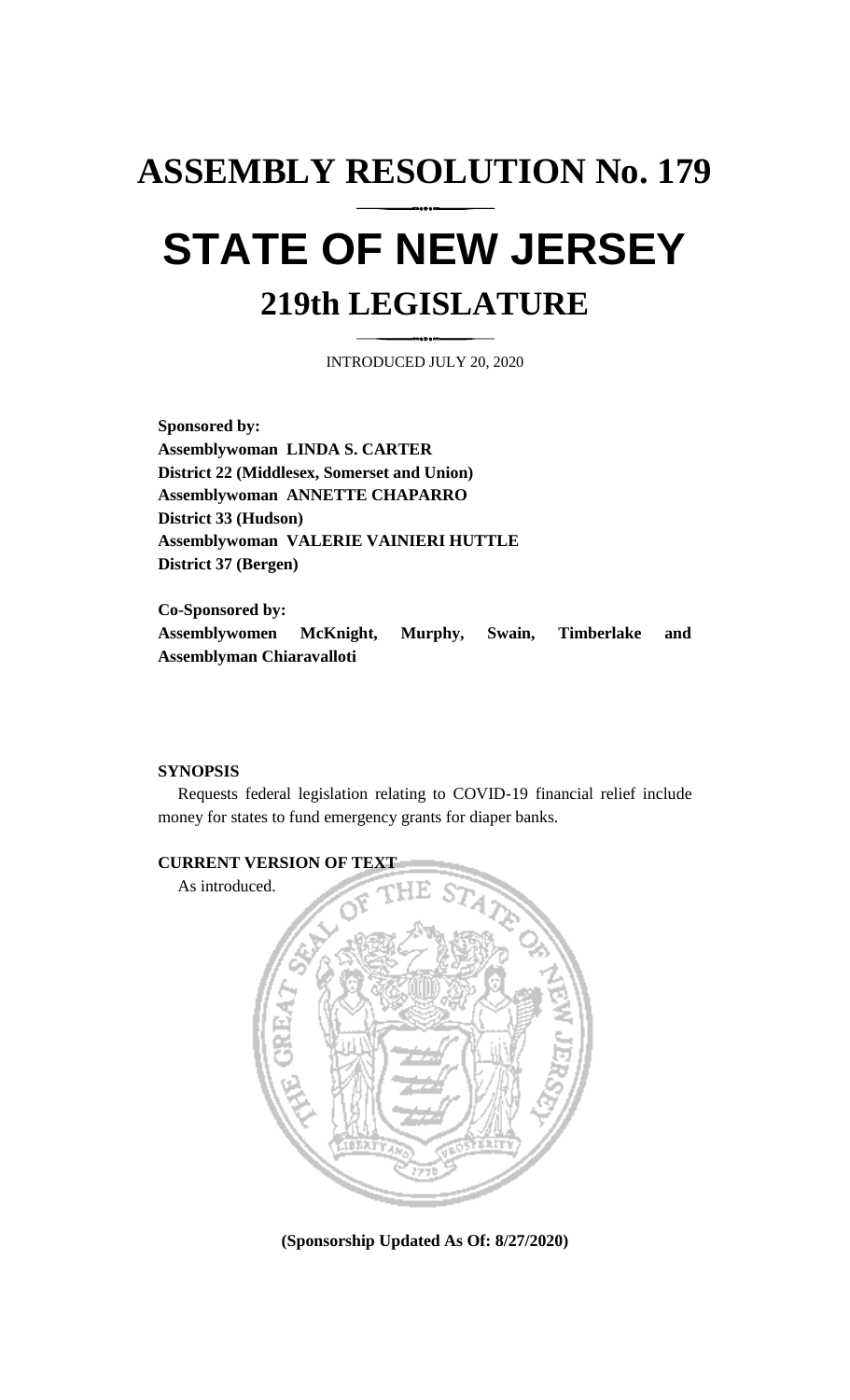# **AR179** CARTER, CHAPARRO

 **AN ASSEMBLY RESOLUTION** requesting federal legislation relating to the coronavirus disease 2019 (COVID-19) financial relief include money for states to fund emergency grants for diaper banks. **WHEREAS,** Diaper need is defined as the lack of a sufficient supply of diapers to keep an infant or child clean, dry, and healthy; and **WHEREAS,** Diaper need has been a concern for many decades; under normal circumstances, one in three families experience diaper need and; and **WHEREAS,** Since the beginning of the coronavirus disease 2019 (COVID-19) pandemic, people have been stocking their pantries with household supplies like toilet paper, paper towels, disinfection wipes, hand sanitizer and diapers; and **WHEREAS,** Panic buying of these items has emptied store shelves, disrupted national supply chains, and exacerbated the diaper needs in the United States; and **WHEREAS,** Low-income families and parents who have lost their jobs during the COVID-19 pandemic are struggling to afford diapers for their children; and **WHEREAS,** Diminished supplies and concerns about leaving home have also lead to senior citizens with incontinence and adults with disabilities experiencing greater diaper need; and **WHEREAS,** The National Diaper Bank Network, a nonprofit organization with a nationwide network of over 200 diaper banks, has seen demand for diapers increase by as much as 400 percent in some areas of the country; and **WHEREAS,** Diaper banks are attempting to fill the gap between the lack of supply and increase demand by distributing diapers to those who are in need; and **WHEREAS,** Because of safety guidelines, diaper banks can no longer accept certain types of donations, such as open packages, and social distancing restrictions have led to cuts in volunteer opportunities and diaper drives; and **WHEREAS,** With widespread unemployment, a disrupted diaper supply chain, and COVID-19 restrictions, diaper banks are struggling to meet the increased demand for diapers; and **WHEREAS,** In March 2020, the United State Congress agreed on the passage of a \$2 trillion stimulus bill called the CARES (Coronavirus Aid, Relief, and Economic Security) Act; and **WHEREAS,** The aim of the law was to blunt the impact of an economic downturn set in motion by the global COVID-19 pandemic; and **WHEREAS,** Policymakers crafted legislation that dedicates historic government funding to support large and small businesses, industries, individuals and families, gig workers and independent contractors, and hospitals; and **WHEREAS,** However, the legislation did not address the current diaper shortage; and